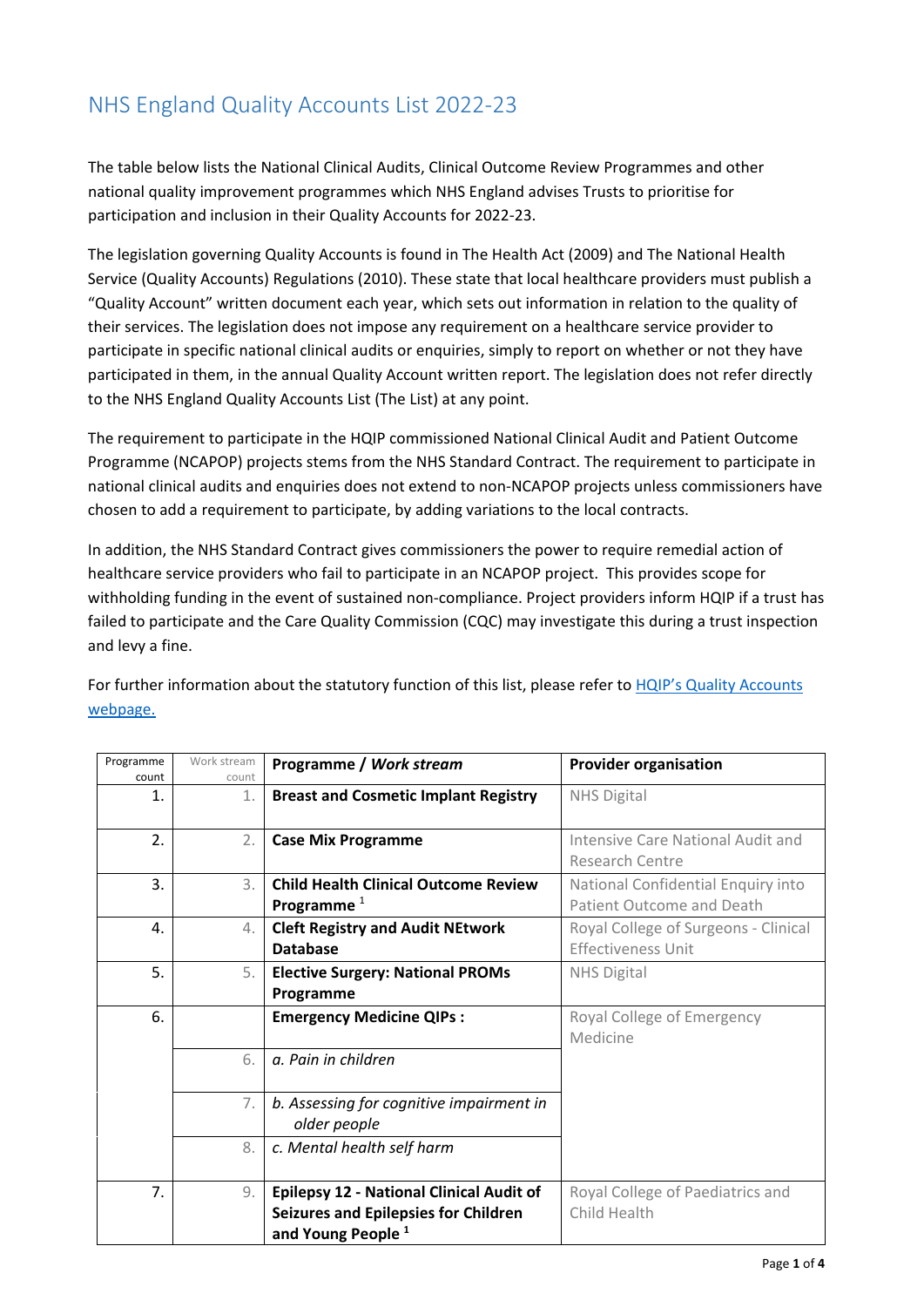| Programme<br>count | Work stream<br>count | Programme / Work stream                                                                                                                                                          | <b>Provider organisation</b>                                                                            |
|--------------------|----------------------|----------------------------------------------------------------------------------------------------------------------------------------------------------------------------------|---------------------------------------------------------------------------------------------------------|
| 8.                 |                      | <b>Falls and Fragility Fracture Audit</b><br>Programme $1$ :                                                                                                                     | Royal College of Physicians                                                                             |
|                    | 10.                  | a. Fracture Liaison Service Database                                                                                                                                             |                                                                                                         |
|                    | 11.                  | b. National Audit of Inpatient Falls                                                                                                                                             |                                                                                                         |
|                    | 12.                  | c. National Hip Fracture Database                                                                                                                                                |                                                                                                         |
| 9.                 |                      | <b>Gastro-intestinal Cancer Audit</b><br>Programme $1$ :                                                                                                                         | NHS Digital                                                                                             |
|                    | 13.                  | a. National Bowel Cancer Audit                                                                                                                                                   |                                                                                                         |
|                    | 14.                  | b. National Oesophago-gastric Cancer                                                                                                                                             |                                                                                                         |
| 10.                | 15.                  | <b>Inflammatory Bowel Disease Audit</b>                                                                                                                                          | <b>IBD Registry</b>                                                                                     |
| 11.                | 16.                  | LeDeR - learning from lives and deaths<br>of people with a learning disability and<br>autistic people (previously known as<br>Learning Disability Mortality Review<br>Programme) | NHS England and NHS<br>Improvement                                                                      |
| 12.                | 17.                  | <b>Maternal and Newborn Infant Clinical</b><br>Outcome Review Programme <sup>1</sup>                                                                                             | University of Oxford / MBRRACE-<br>UK collaborative                                                     |
| 13.                | 18.                  | <b>Medical and Surgical Clinical Outcome</b><br>Review Programme <sup>1</sup>                                                                                                    | National Confidential Enquiry into<br>Patient Outcome and Death                                         |
| 14.                | 19.                  | <b>Mental Health Clinical Outcome</b><br>Review Programme <sup>1</sup>                                                                                                           | University of Manchester /<br>National Confidential Inquiry into<br>Suicide and Safety in Mental Health |
| 15.                | 20.                  | <b>Muscle Invasive Bladder Cancer Audit</b>                                                                                                                                      | The British Association of<br><b>Urological Surgeons</b>                                                |
| 16.                |                      | National Adult Diabetes Audit <sup>1</sup> :                                                                                                                                     | NHS Digital                                                                                             |
|                    | 21.                  | a. National Diabetes Core Audit                                                                                                                                                  |                                                                                                         |
|                    | 22.                  | b. National Diabetes Foot care Audit                                                                                                                                             |                                                                                                         |
|                    | 23.                  | c. National Diabetes Inpatient Safety<br>Audit                                                                                                                                   |                                                                                                         |
|                    | 24.                  | d. National Pregnancy in Diabetes Audit                                                                                                                                          |                                                                                                         |
| 17.                |                      | <b>National Asthma and Chronic</b><br><b>Obstructive Pulmonary Disease Audit</b><br>Programme $1$ :                                                                              | Royal College of Physicians                                                                             |
|                    | 25.                  | a. Adult Asthma Secondary Care                                                                                                                                                   |                                                                                                         |
|                    | 26.                  | b. Chronic Obstructive Pulmonary<br><b>Disease Secondary Care</b>                                                                                                                |                                                                                                         |
|                    | 27.                  | c. Paediatric Asthma Secondary Care                                                                                                                                              |                                                                                                         |
|                    | 28.                  | d. Pulmonary Rehabilitation-<br><b>Organisational and Clinical Audit</b>                                                                                                         |                                                                                                         |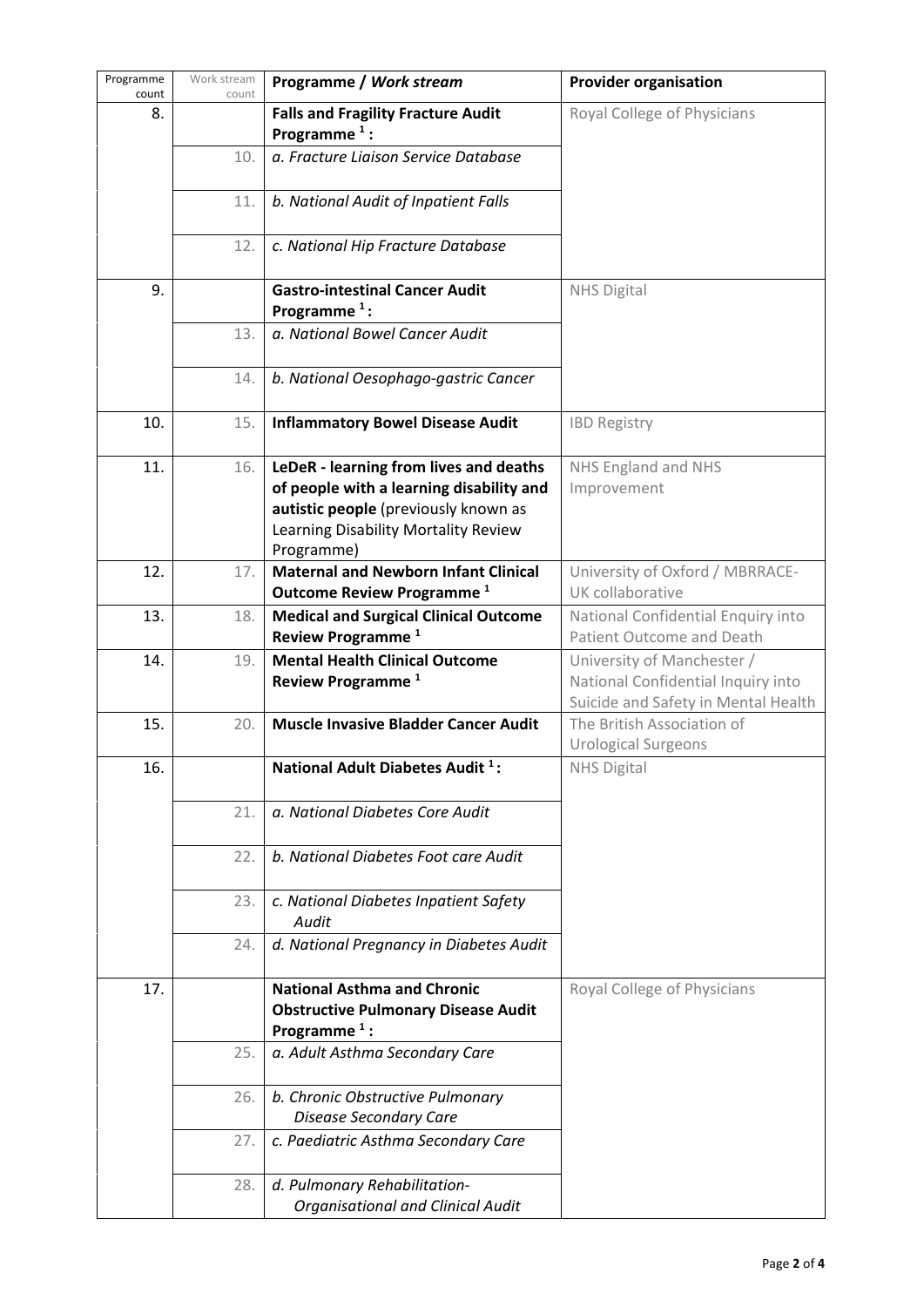| Programme<br>count | Work stream<br>count | Programme / Work stream                                                                   | <b>Provider organisation</b>                                   |
|--------------------|----------------------|-------------------------------------------------------------------------------------------|----------------------------------------------------------------|
| 18.                | 29.                  | <b>National Audit of Breast Cancer in</b><br>Older Patients <sup>1</sup>                  | Royal College of Surgeons                                      |
| 19.                | 30.                  | <b>National Audit of Cardiac</b><br>Rehabilitation                                        | University of York                                             |
| 20.                | 31.                  | <b>National Audit of Cardiovascular</b><br>Disease Prevention (Primary Care) <sup>1</sup> | <b>NHS Benchmarking Network</b>                                |
| 21.                | 32.                  | National Audit of Care at the End of<br>Life $1$                                          | <b>NHS Benchmarking Network</b>                                |
| 22.                | 33.                  | National Audit of Dementia <sup>1</sup>                                                   | Royal College of Psychiatrists                                 |
| 23.                | 34.                  | <b>National Audit of Pulmonary</b><br>Hypertension                                        | <b>NHS Digital</b>                                             |
| 24.                | 35.                  | <b>National Bariatric Surgery Registry</b>                                                | <b>British Obesity and Metabolic</b><br><b>Surgery Society</b> |
| 25.                | 36.                  | <b>National Cardiac Arrest Audit</b>                                                      | Intensive Care National Audit and<br>Research Centre           |
| 26.                |                      | National Cardiac Audit Programme <sup>1</sup> :                                           | <b>Barts Health NHS Trust</b>                                  |
|                    | 37.                  | a. National Congenital Heart Disease<br>Audit                                             |                                                                |
|                    | 38.                  | b. Myocardial Ischaemia National Audit<br>Project                                         |                                                                |
|                    | 39.                  | c. National Adult Cardiac Surgery Audit                                                   |                                                                |
|                    | 40.                  | d. National Audit of Cardiac Rhythm<br>Management                                         |                                                                |
|                    | 41.                  | e. National Audit of Percutaneous<br>Coronary Interventions                               |                                                                |
|                    | 42.                  | f. National Heart Failure Audit                                                           |                                                                |
| 27.                | 43.                  | National Child Mortality Database <sup>1</sup>                                            | University of Bristol                                          |
| 28.                | 44.                  | National Clinical Audit of Psychosis <sup>1</sup>                                         | Royal College of Psychiatrists                                 |
| 29.                | 45.                  | <b>National Early Inflammatory Arthritis</b><br>Audit <sup>1</sup>                        | <b>British Society of Rheumatology</b>                         |
| 30.                | 46.                  | <b>National Emergency Laparotomy Audit</b><br>$\mathbf{1}$                                | Royal College of Anaesthetists                                 |
| 31.                | 47.                  | <b>National Joint Registry</b>                                                            | <b>Healthcare Quality Improvement</b><br>Partnership           |
| 32.                | 48.                  | National Lung Cancer Audit <sup>1</sup>                                                   | Royal College of Surgeons                                      |
| 33.                | 49.                  | <b>National Maternity and Perinatal Audit</b><br>$\mathbf{1}$                             | Royal College of Obstetrics and<br>Gynaecology                 |
| 34.                | 50.                  | National Neonatal Audit Programme <sup>1</sup>                                            | Royal College of Paediatrics and<br>Child Health               |
| 35.                | 51.                  | National Obesity Audit <sup>1</sup>                                                       | <b>NHS Digital</b>                                             |
| 36.                | 52.                  | <b>National Ophthalmology Database</b><br><b>Audit</b>                                    | The Royal College of<br>Ophthalmologists                       |
| 37.                | 53.                  | National Paediatric Diabetes Audit <sup>1</sup>                                           | Royal College of Paediatrics and<br>Child Health               |